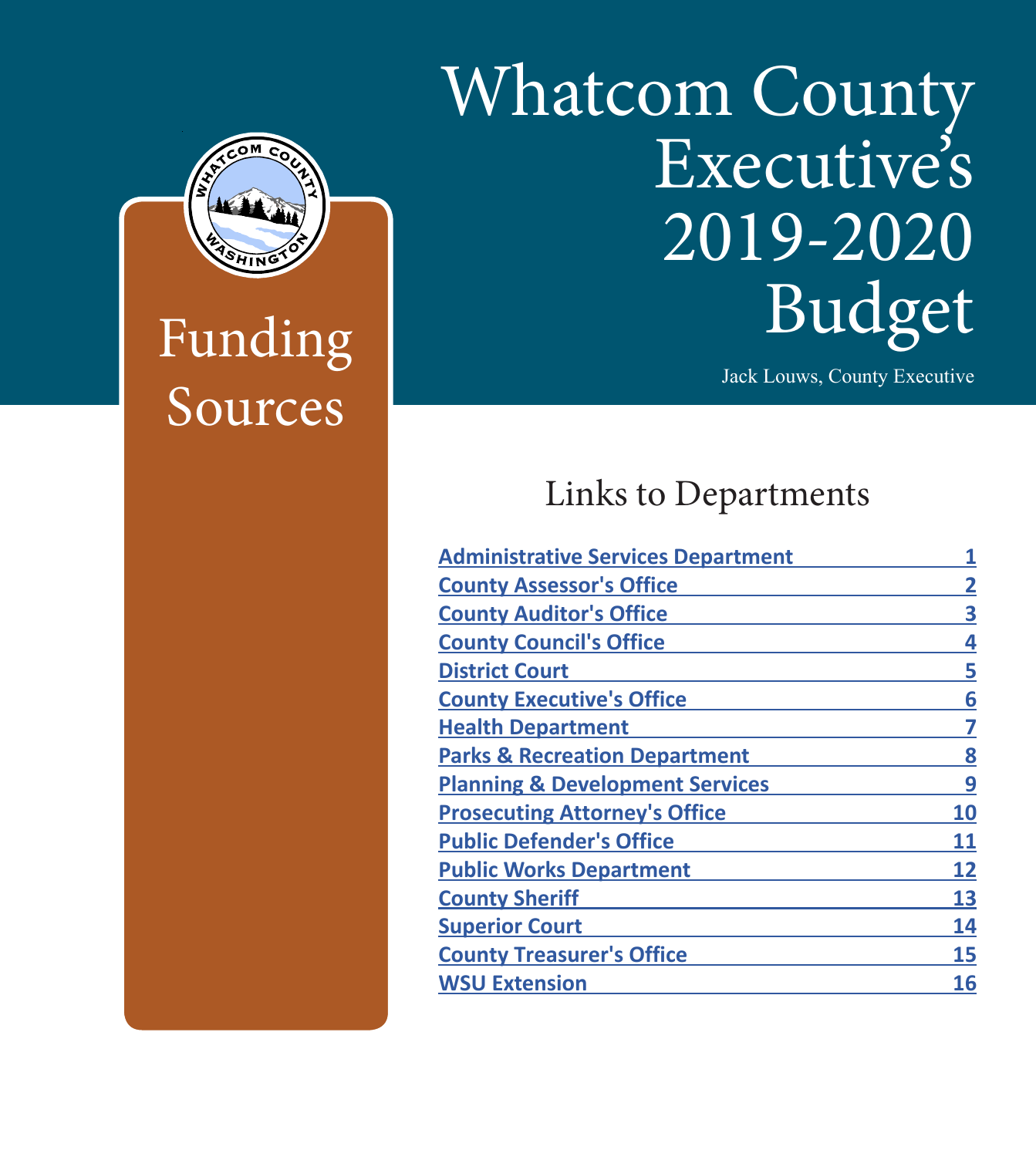# <span id="page-1-0"></span>Administrative Services Department



|                                   | 2019       | 2020       |
|-----------------------------------|------------|------------|
| Administrative Service Allocation | 6,467,551  | 6,661,577  |
| Custodial Maint. Charge           | 4,143,524  | 4,267,705  |
| Interfund Insurance               | 8,513,050  | 8,513,050  |
| Charges for Service               | 596,850    | 476,850    |
| TR&R Transfers                    | 200,000    | 200,000    |
| Debt Service Transfers            | 239,325    | 240,125    |
| <b>GIS Transfers</b>              | 415,083    | 363,660    |
| Miscellaneous Revenues            | 154,446    | 154,520    |
| Administrative Services Fund Bal. | 431,890    | 295,676    |
| Total Funding                     | 21.161.719 | 21,173,163 |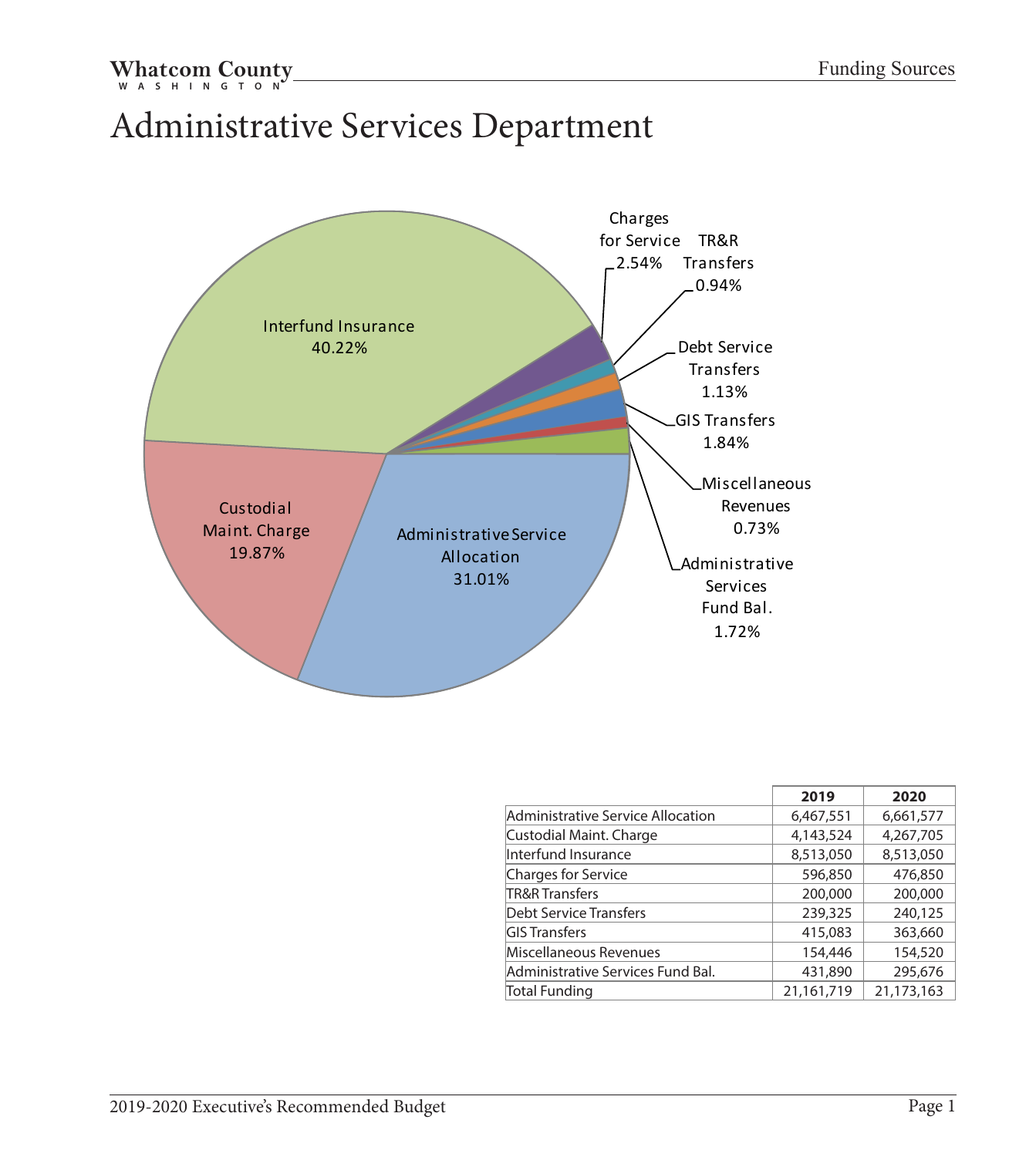# <span id="page-2-0"></span>County Assessor's Office



|                      | 2019      | 2020      |
|----------------------|-----------|-----------|
| Charges for Services | 9,000     | 9,000     |
| General Fund         | 3,385,993 | 3,346,255 |
| Total Funding        | 3,394,993 | 3,355,255 |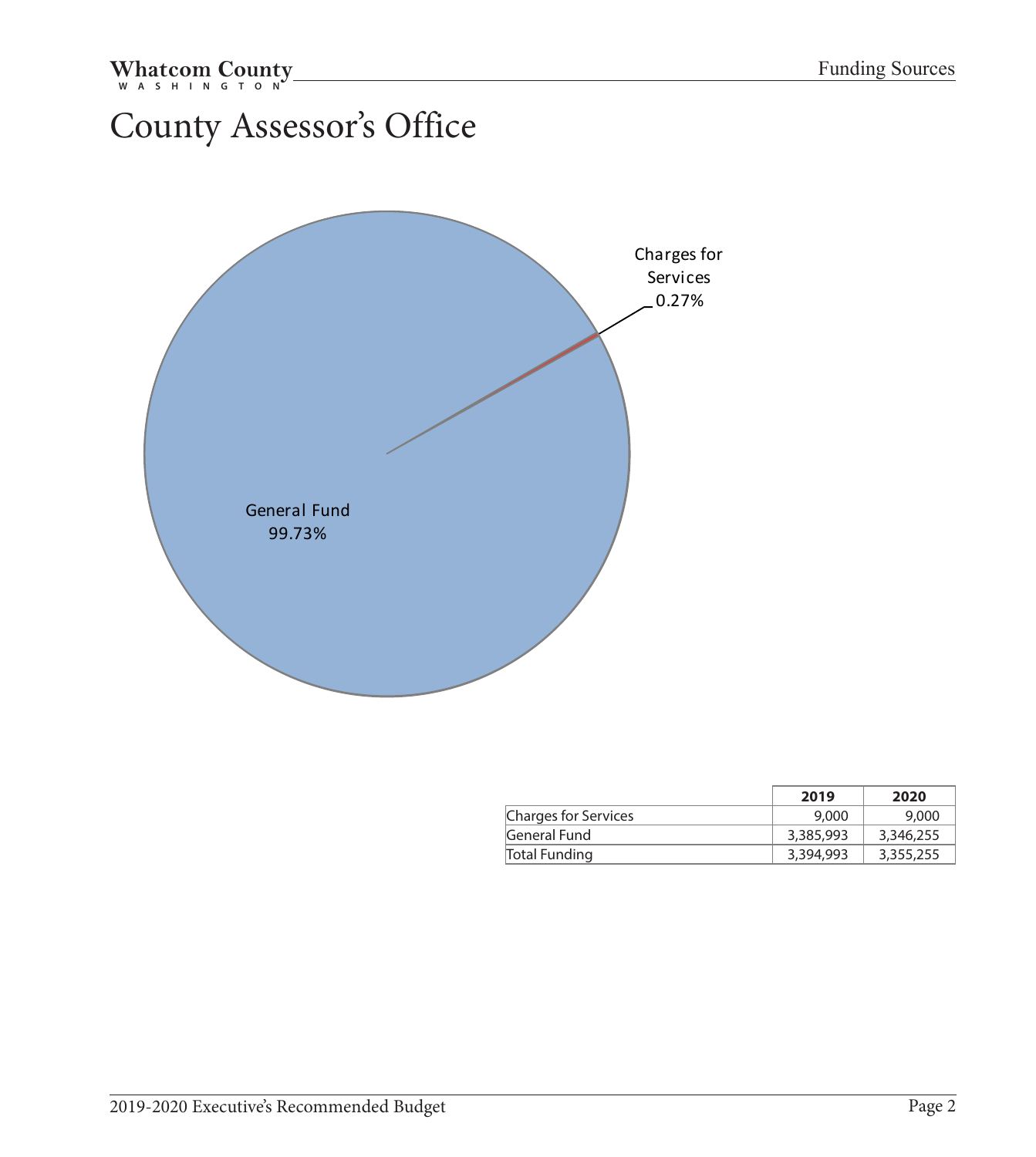# <span id="page-3-0"></span>County Auditor's Office



*\*Increases in Fund Balance are not included in the chart.*

|                                 | 2019       | 2020      |
|---------------------------------|------------|-----------|
| Filing/ Recording Fees          | 519,850    | 520,250   |
| Motor Vehicle License Fees      | 1,171,465  | 1,273,959 |
| Prop Tax - Election Reserve     | 360,000    | 360,000   |
| Miscellaneous Revenues          | 32,200     | 32,100    |
| Document Preservation Rev       | 187,450    | 187,450   |
| <b>Election Charges</b>         | 900,000    | 435,000   |
| General & Other Fund Balances * | (226, 745) | 191,164   |
| Total Funding                   | 2,944,220  | 2,999,923 |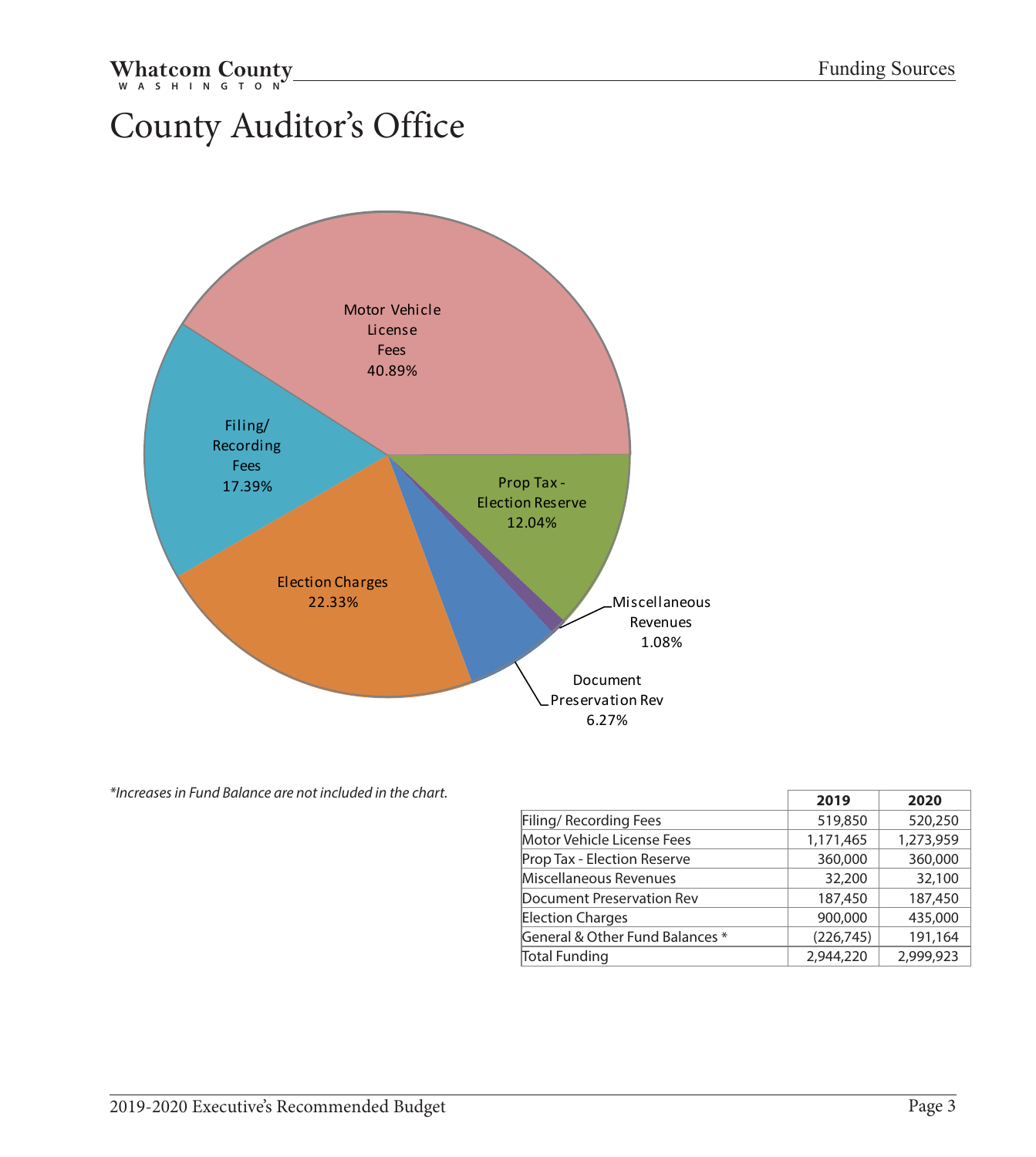# <span id="page-4-0"></span>County Council's Office



|                        | 2019      | 2020      |
|------------------------|-----------|-----------|
| General Fund           | 1,742,308 | 1,675,142 |
| Miscellaneous Revenues | 1.740     | 1,740     |
| Total Funding          | 1,744,048 | 1,676,882 |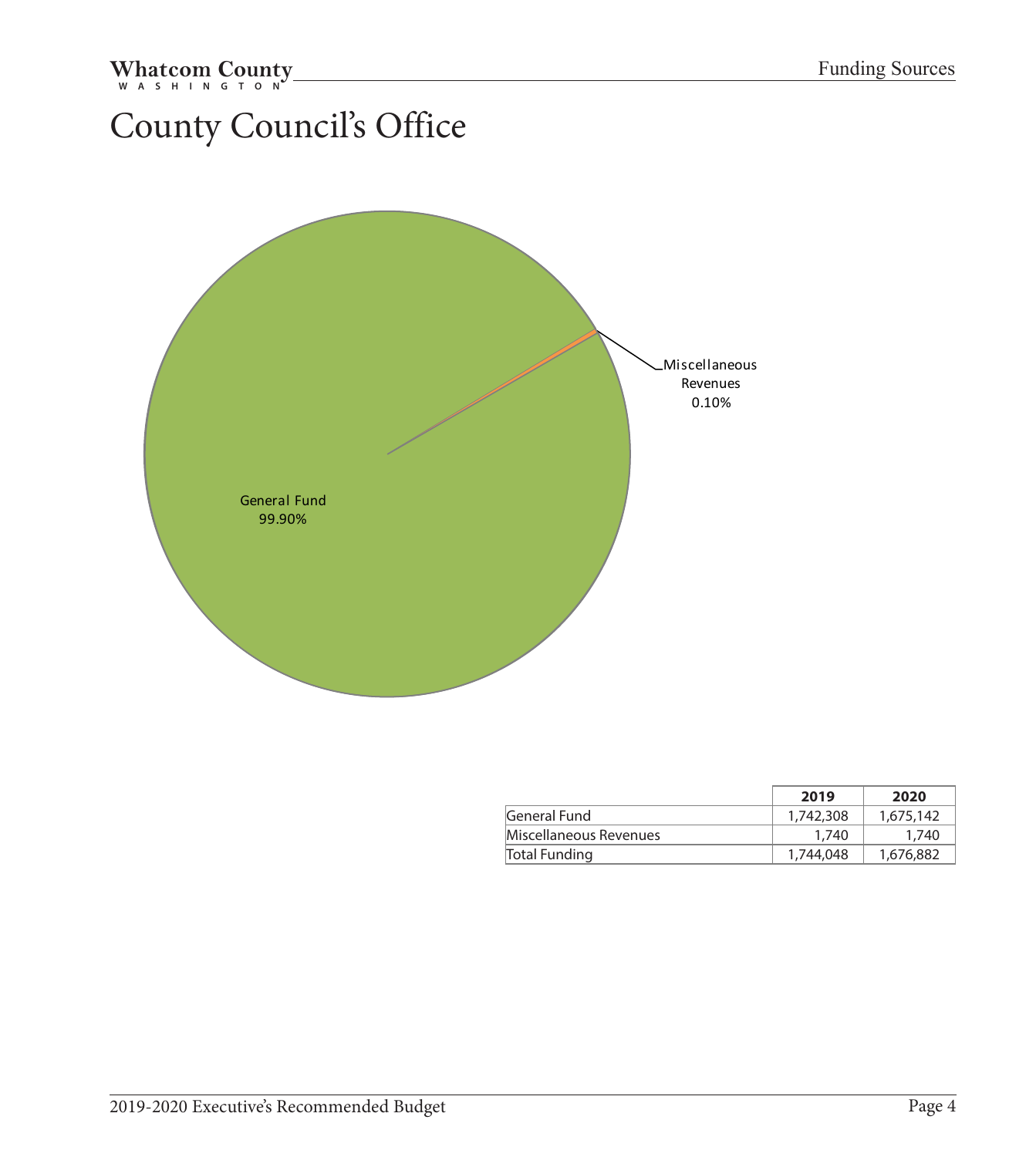# <span id="page-5-0"></span>District Court



|                                     | 2019      | 2020      |
|-------------------------------------|-----------|-----------|
| <b>Adult Probation Service Fees</b> | 638,520   | 586,220   |
| General Fund                        | 3,029,556 | 3,156,171 |
| Miscellaneous Revenues              | 11,200    | 11,200    |
| Behavioral Health Unit Trf          | 294,865   | 296,277   |
| Municipal Probation Contracts       | 400,000   | 350,000   |
| Other Service Charges & Fees        | 172,400   | 170,900   |
| Transfers from Trial Ct Imp Fund    | 28,937    | 29,117    |
| <b>Total Funding</b>                | 4,575,478 | 4,599,885 |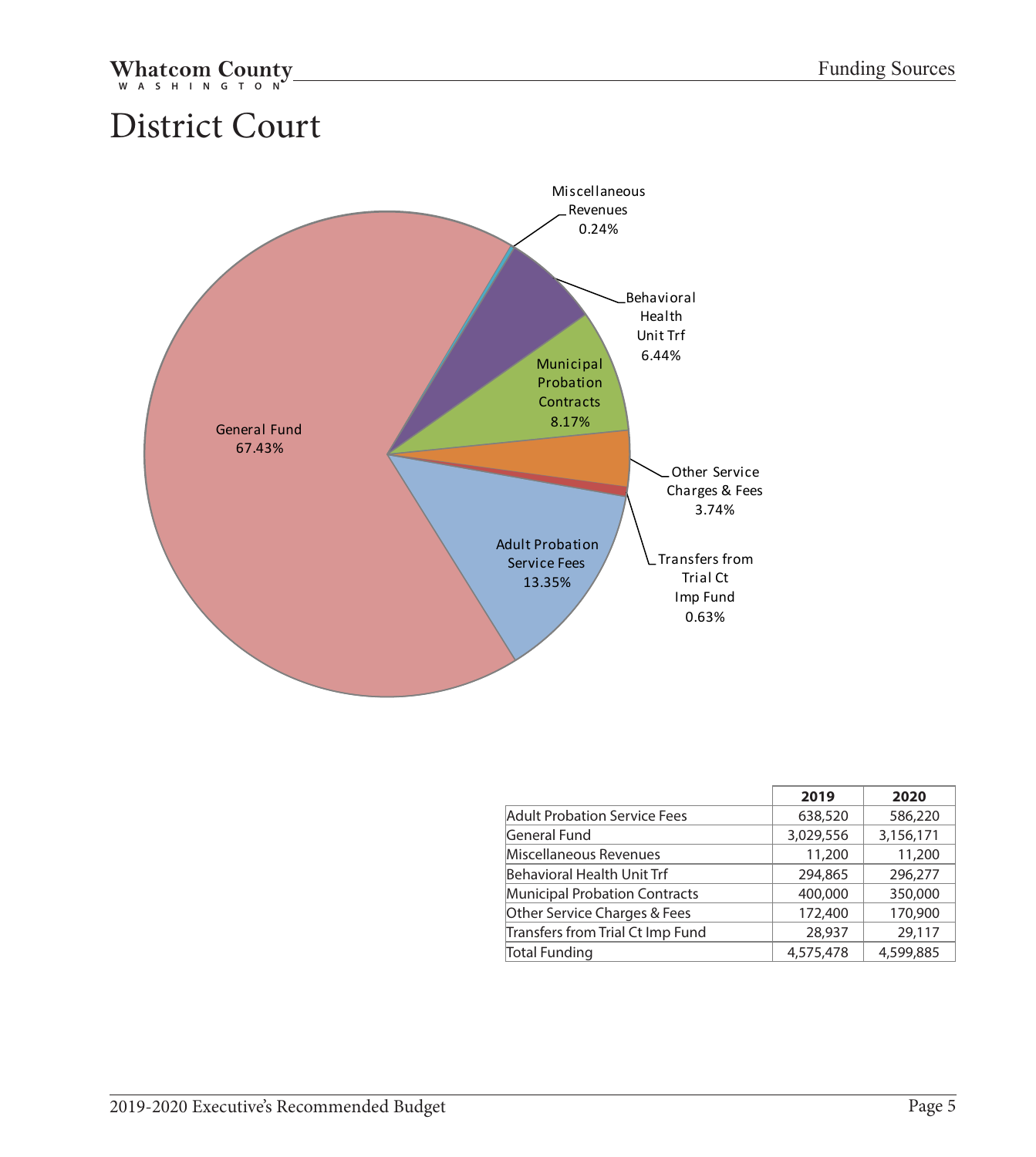# <span id="page-6-0"></span>County Executive's Office



|                                         | 2019       | 2020       |
|-----------------------------------------|------------|------------|
| General Fund                            | 5,689,301  | 7,067,754  |
| Charges for Service - Countywide EMS    | 3,197,533  | 3,257,409  |
| Property & Sales Taxes - Countywide EMS | 7,626,267  | 8,907,374  |
| Sales Tax - Public Utilities Improve.   | 717,300    | 447,300    |
| Hotel/ Motel Tax - Convention Ctr       | 736,500    | 725,000    |
| Intergovernmental Revenues              | 612,350    | 45,750     |
| Miscellaneous Revenues                  | 155,134    | 152,873    |
| <b>Total Funding</b>                    | 18,734,385 | 20,603,460 |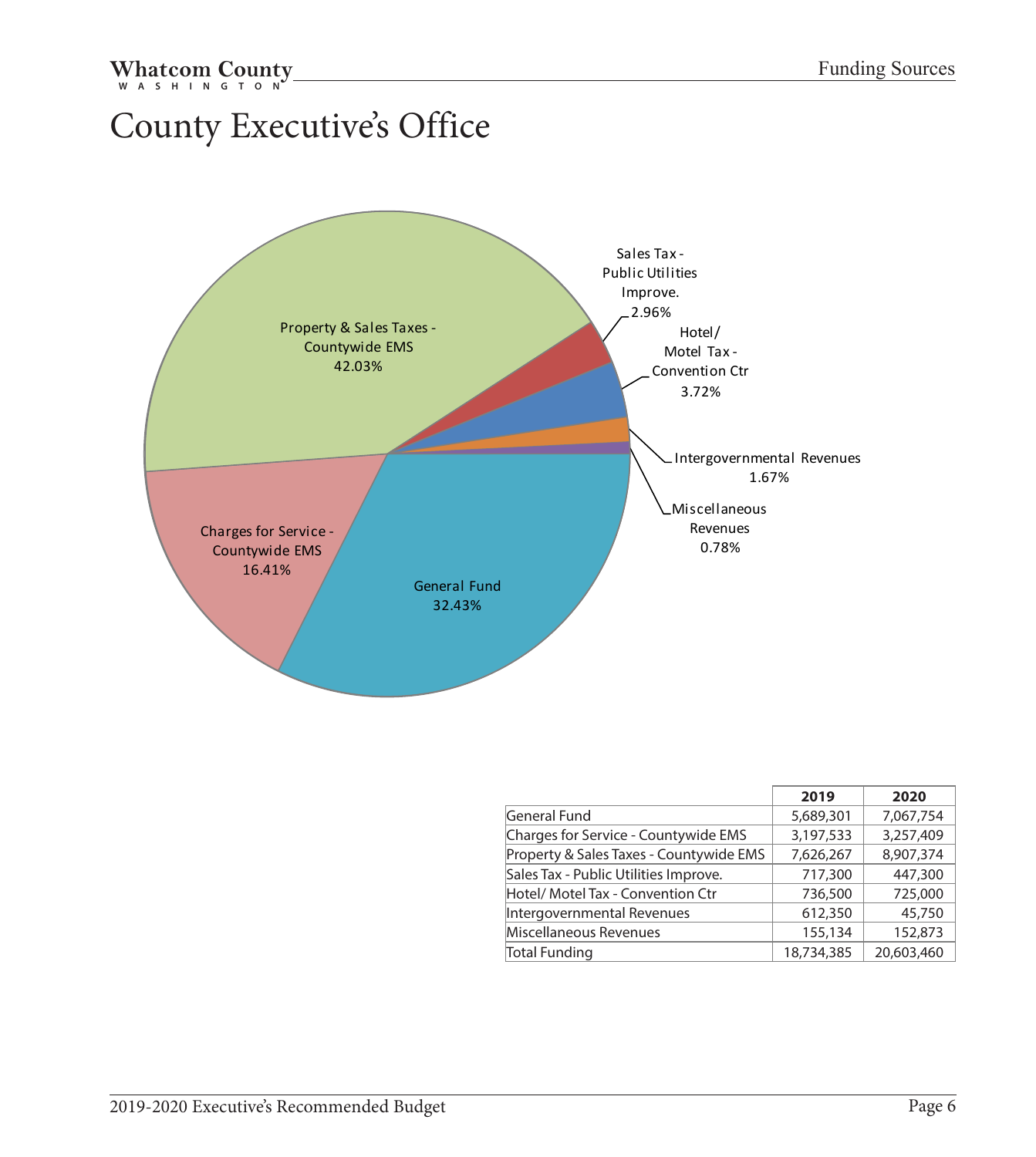## <span id="page-7-0"></span>Health Department



*\*Increases in Fund Balance are not included in the chart.*

| 2019        | 2020        |
|-------------|-------------|
| 1,433,889   | 1,433,889   |
| 2,058,071   | 2,238,878   |
| 7,736,796   | 7,709,163   |
| 1,465,000   | 1,465,000   |
| 1,490,008   | 1,031,416   |
| 928,310     | 928,310     |
| 1,332,146   | 1,332,146   |
| 4,500,000   | 4,600,000   |
| 127,204     | 147,526     |
| 2,310,880   | 2,416,601   |
| (1,035,134) | (1,075,494) |
| 22,347,170  | 22,227,435  |
|             |             |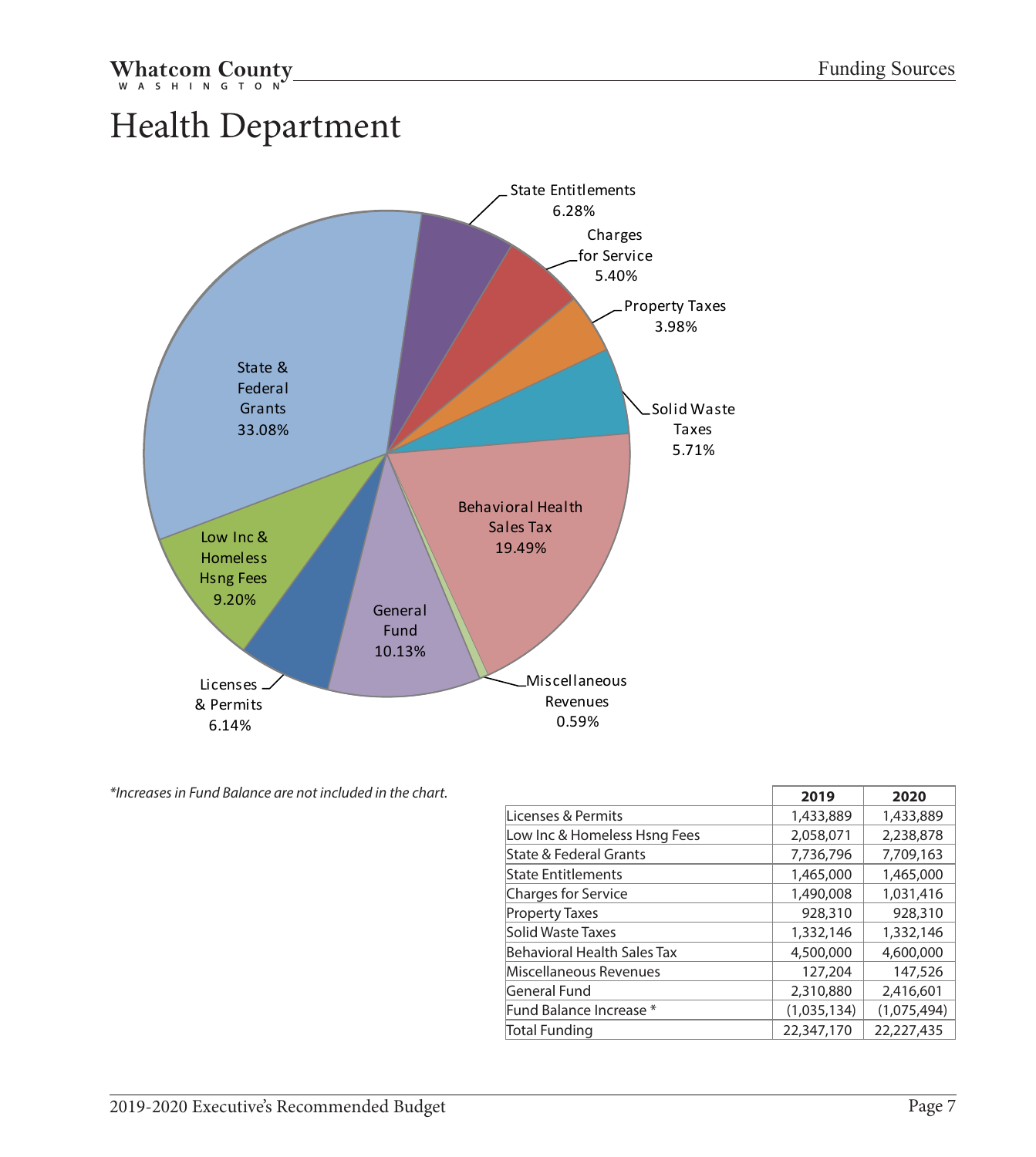#### <span id="page-8-0"></span>Whatcom County

## Parks & Recreation Department



|                          | 2019      | 2020      |
|--------------------------|-----------|-----------|
| Charges for Service      | 261,274   | 271,274   |
| Miscellaneous Revenues   | 74,807    | 74,807    |
| Rental Income            | 739,584   | 739,584   |
| General Fund             | 3,171,799 | 3,201,165 |
| Conservation Futures Trf | 272,500   | 277,500   |
| Total Funding            | 4,519,964 | 4,564,330 |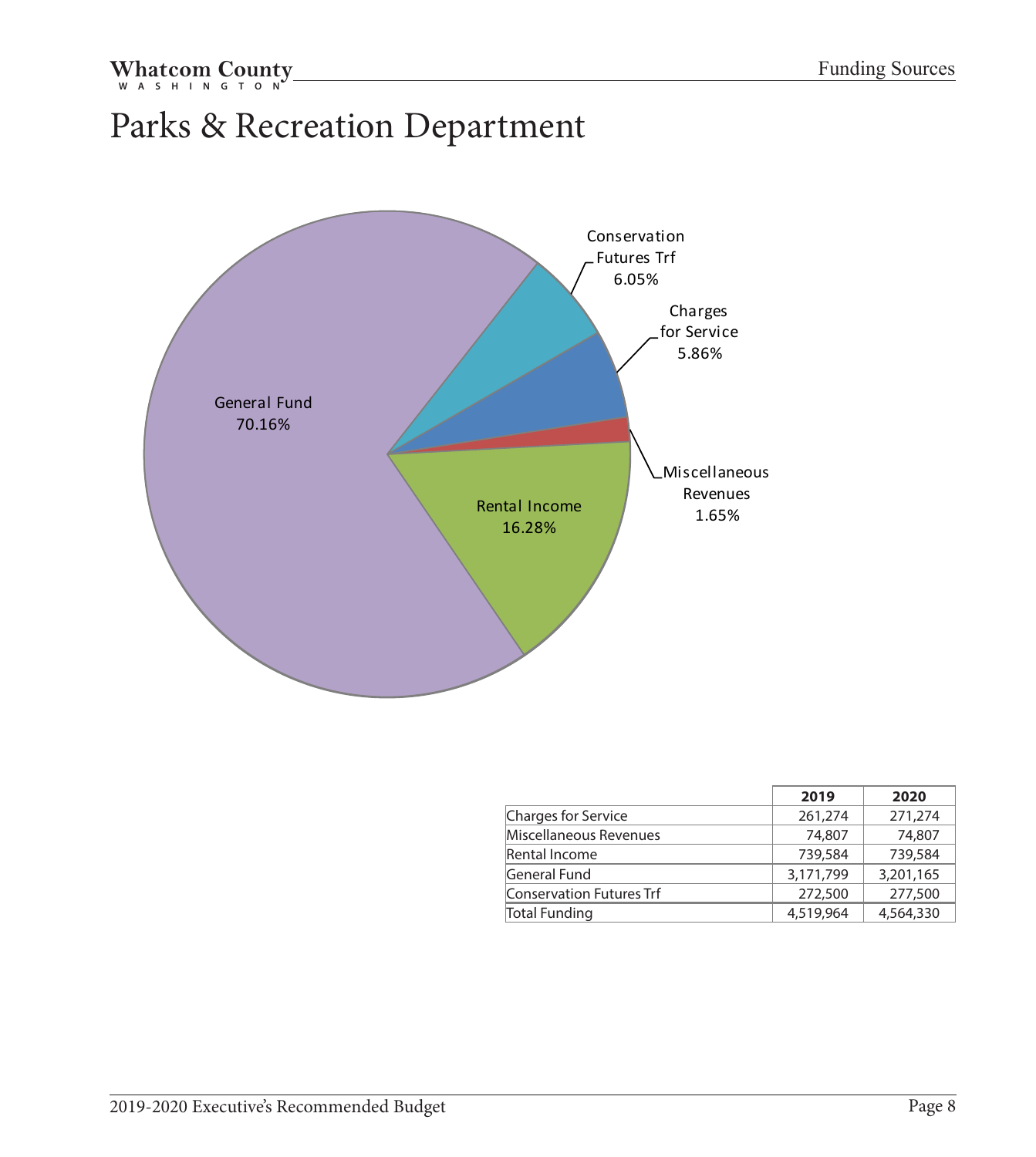#### <span id="page-9-0"></span>Whatcom County

# Planning & Development Services



| 2019      | 2020      |
|-----------|-----------|
| 1,500,720 | 1,500,720 |
| 1,124,190 | 1,124,190 |
| 662,720   | 662,720   |
| 323,403   | 323,403   |
| 124,124   | 126,782   |
| 2,044,354 | 2,035,062 |
| 81,050    | 81,050    |
| 128,671   | 131,315   |
| 5,989,232 | 5,985,242 |
|           |           |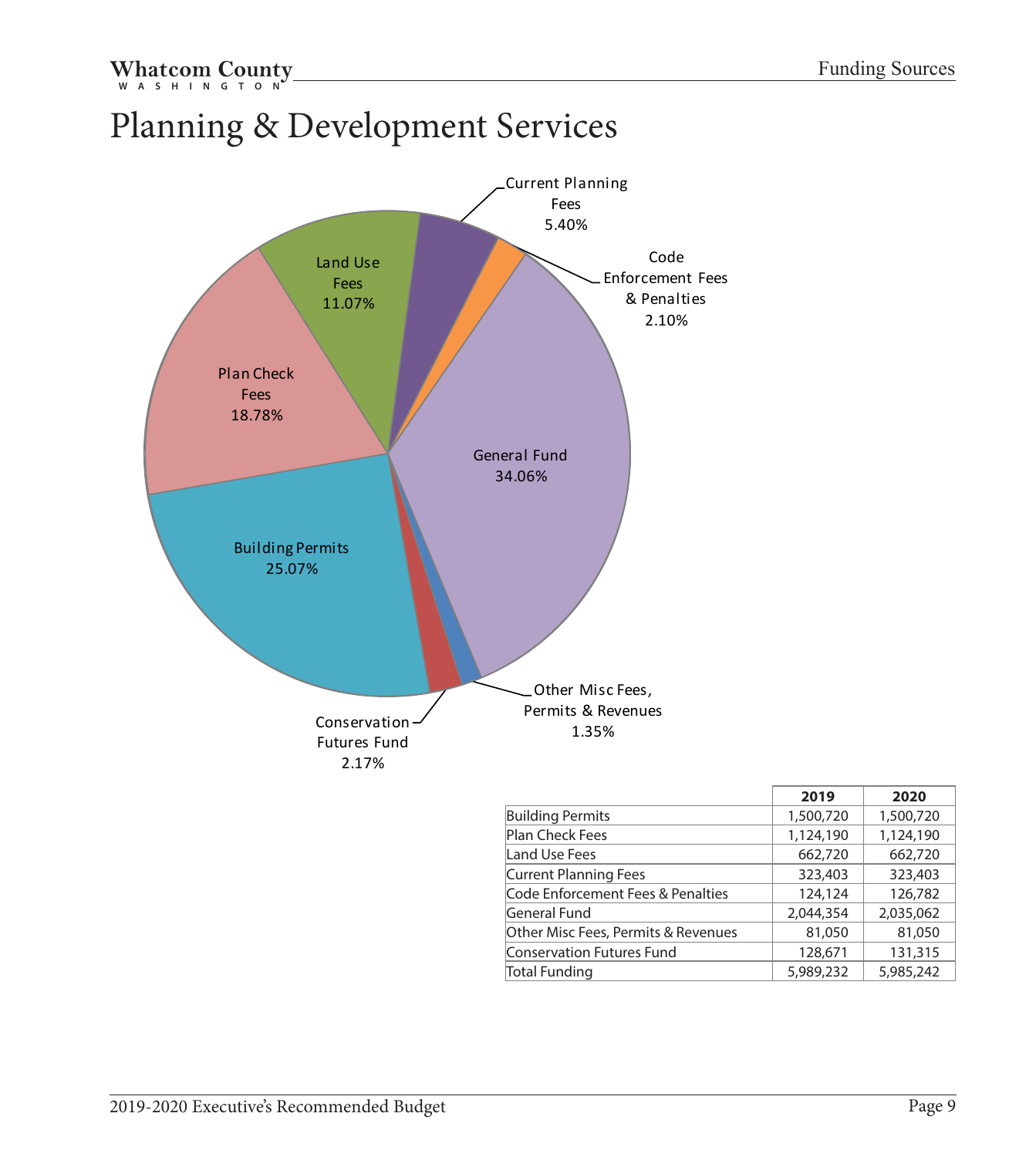#### <span id="page-10-0"></span>Whatcom County

# Prosecuting Attorney's Office



| 2019      | 2020      |
|-----------|-----------|
| 1,176,573 | 1,182,136 |
| 4,936,208 | 5,117,015 |
| 87,200    | 87,200    |
| 530,700   | 530,700   |
| 1,600,000 | 1,600,000 |
| 11,400    | 11,400    |
| 560,376   | 498,593   |
| 8,902,457 | 9,027,044 |
|           |           |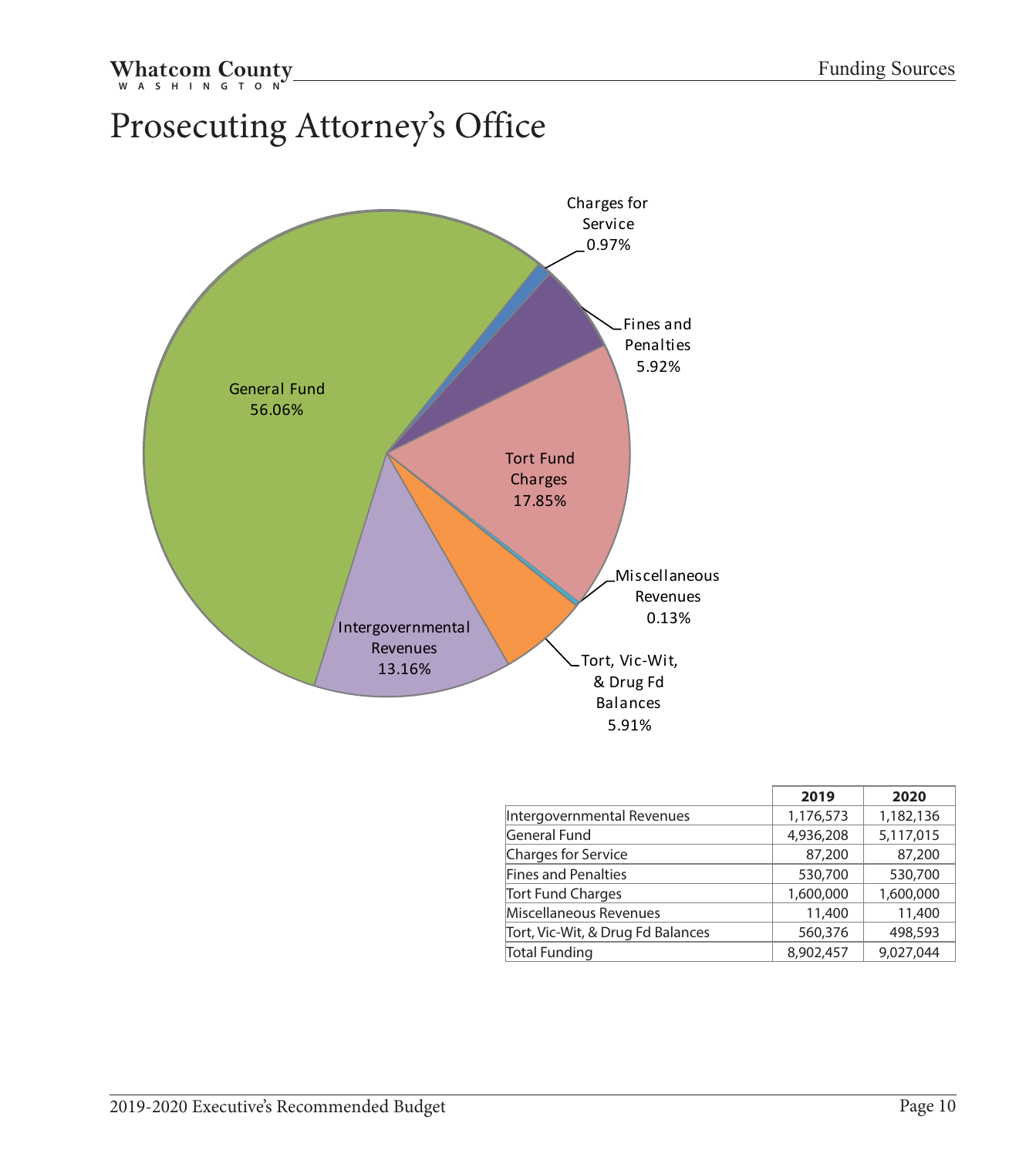# <span id="page-11-0"></span>Public Defender's Office



|                            | 2019      | 2020      |
|----------------------------|-----------|-----------|
| <b>Operating Transfers</b> | 42,378    | 43,729    |
| Intergovernmental Revenue  | 214,999   | 214,999   |
| General Fund               | 4,060,735 | 4,176,489 |
| <b>Total Funding</b>       | 4,318,112 | 4,435,217 |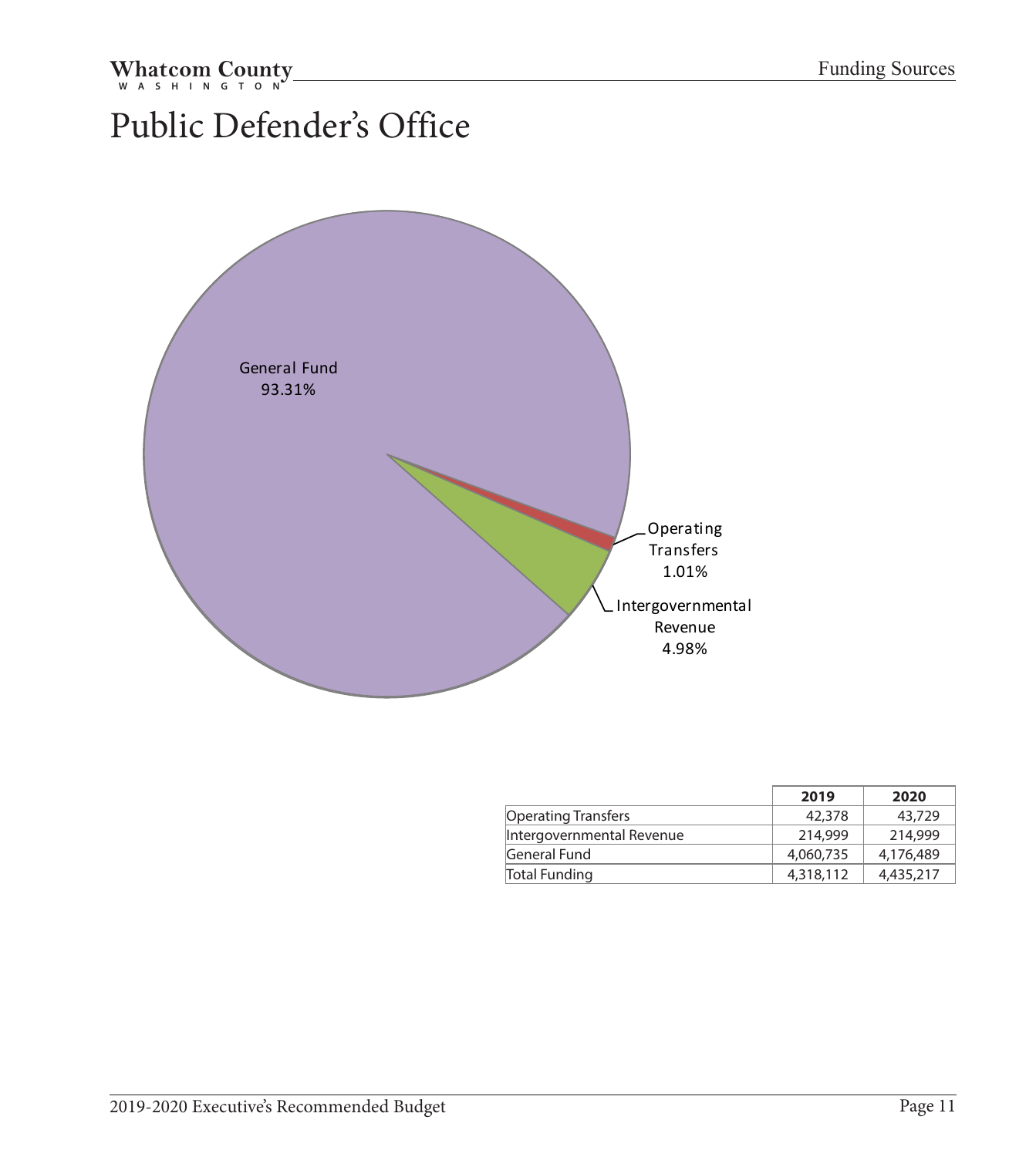# <span id="page-12-0"></span>Public Works Department



*\*Increases in Fund Balance are not included in the chart.*

|                                 | 2019        | 2020        |
|---------------------------------|-------------|-------------|
| Property Tax - Road & Flood     | 24,120,912  | 19,489,200  |
| Other Taxes & Assessments       | 1,334,810   | 296.772     |
| Equip Rental - ER&R             | 4.991.736   | 4.991.736   |
| Internal Sales & Svcs - ER&R    | 6,938,000   | 7,338,000   |
| Charges for Service             | 783,820     | 587,220     |
| Misc Revenues & Interest Income | 486,642     | 314,053     |
| <b>Ferry Fares</b>              | 1,619,999   | 1,619,999   |
| Intergovernmental Revenue       | 4,272,113   | 1,419,338   |
| <b>Fuel Tax</b>                 | 4,743,464   | 4,743,464   |
| Timber Sales                    | 480,000     | 450,000     |
| <b>Fund Balance Uses</b>        | 1,246,878   | 1,623,497   |
| *Fund Balance Increases         | (4,416,770) | (3,714,772) |
| <b>Total Funding</b>            | 46,601,604  | 39,158,507  |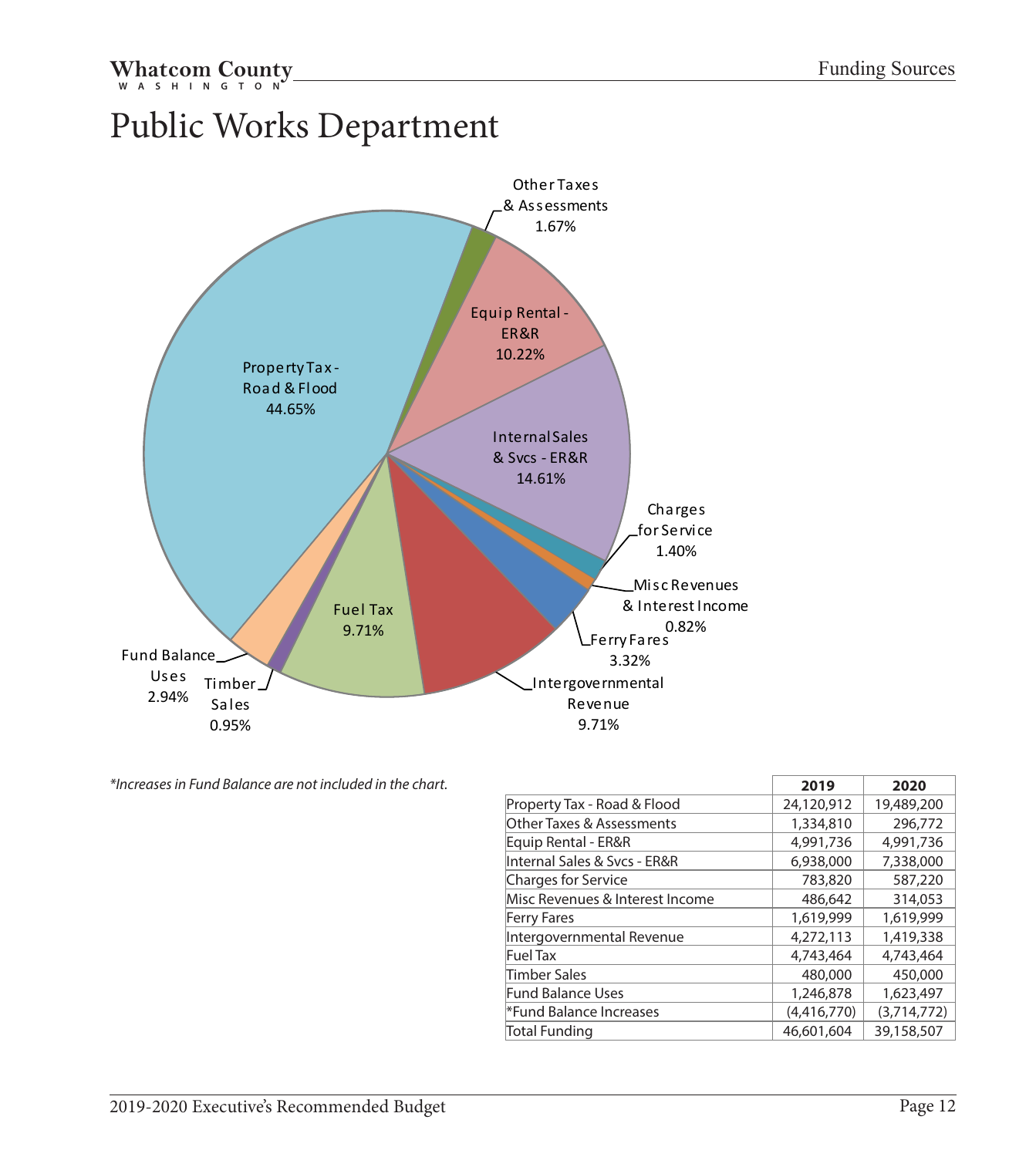### <span id="page-13-0"></span>County Sheriff 's Office

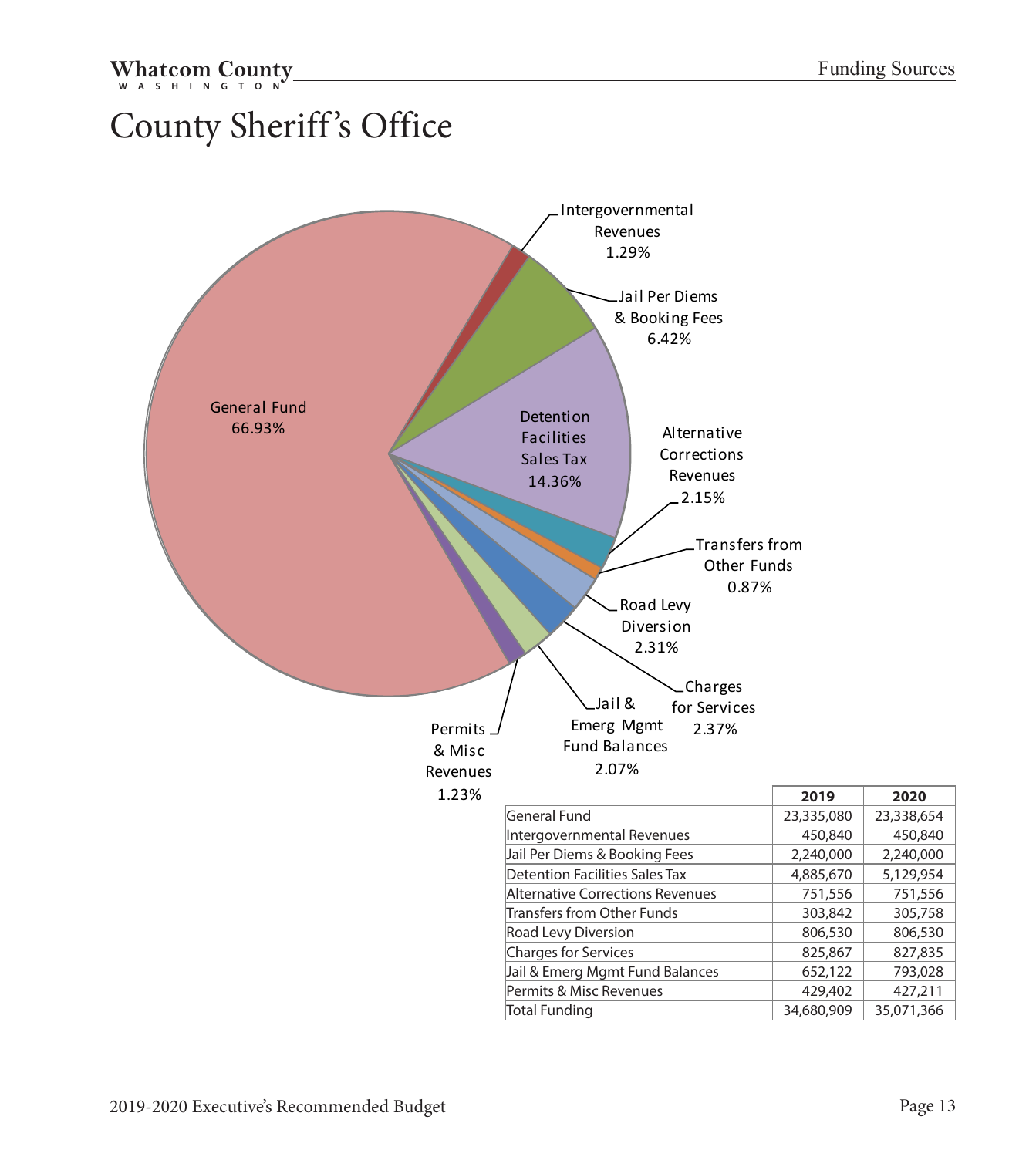# <span id="page-14-0"></span>Superior Court



|                               | 2019       | 2020       |
|-------------------------------|------------|------------|
| Intergovernmental Revenues    | 1,156,517  | 1,157,946  |
| Charges for Services          | 552,695    | 552,695    |
| Miscellaneous Revenues        | 37,500     | 37,500     |
| Behavior Health Programs Fund | 480,000    | 494,444    |
| General Fund                  | 8,874,998  | 8,992,132  |
| Total Funding                 | 11,101,710 | 11,234,717 |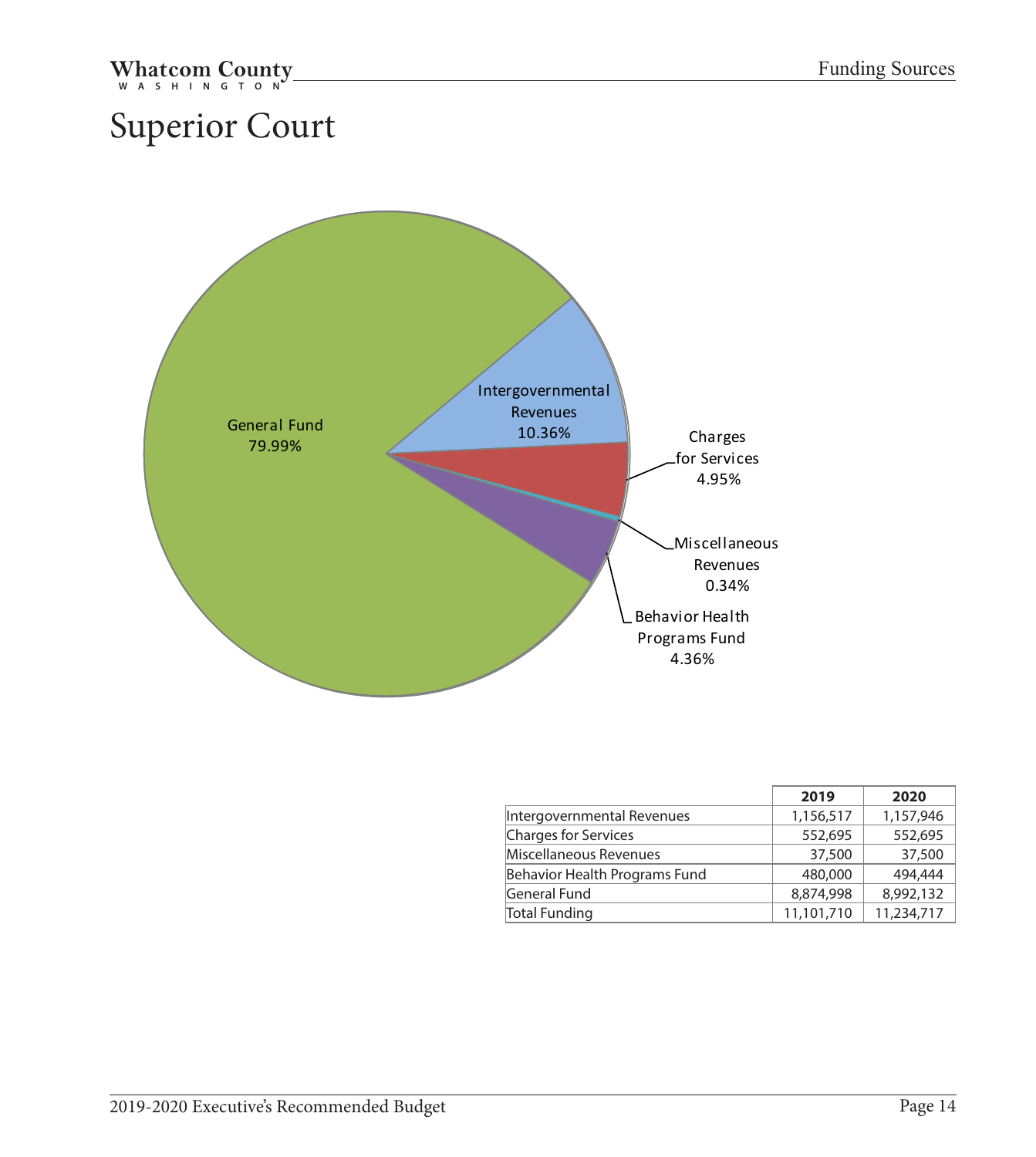# <span id="page-15-0"></span>County Treasurer's Office



|                        | 2019      | 2020      |
|------------------------|-----------|-----------|
| General Fund           | 913,968   | 942,565   |
| Charges for Services   | 541,250   | 516,250   |
| O&M Transfer           | 85,000    | 85,000    |
| Miscellaneous Revenues | 14,000    | 29,000    |
| <b>Total Funding</b>   | 1,554,218 | 1,572,815 |